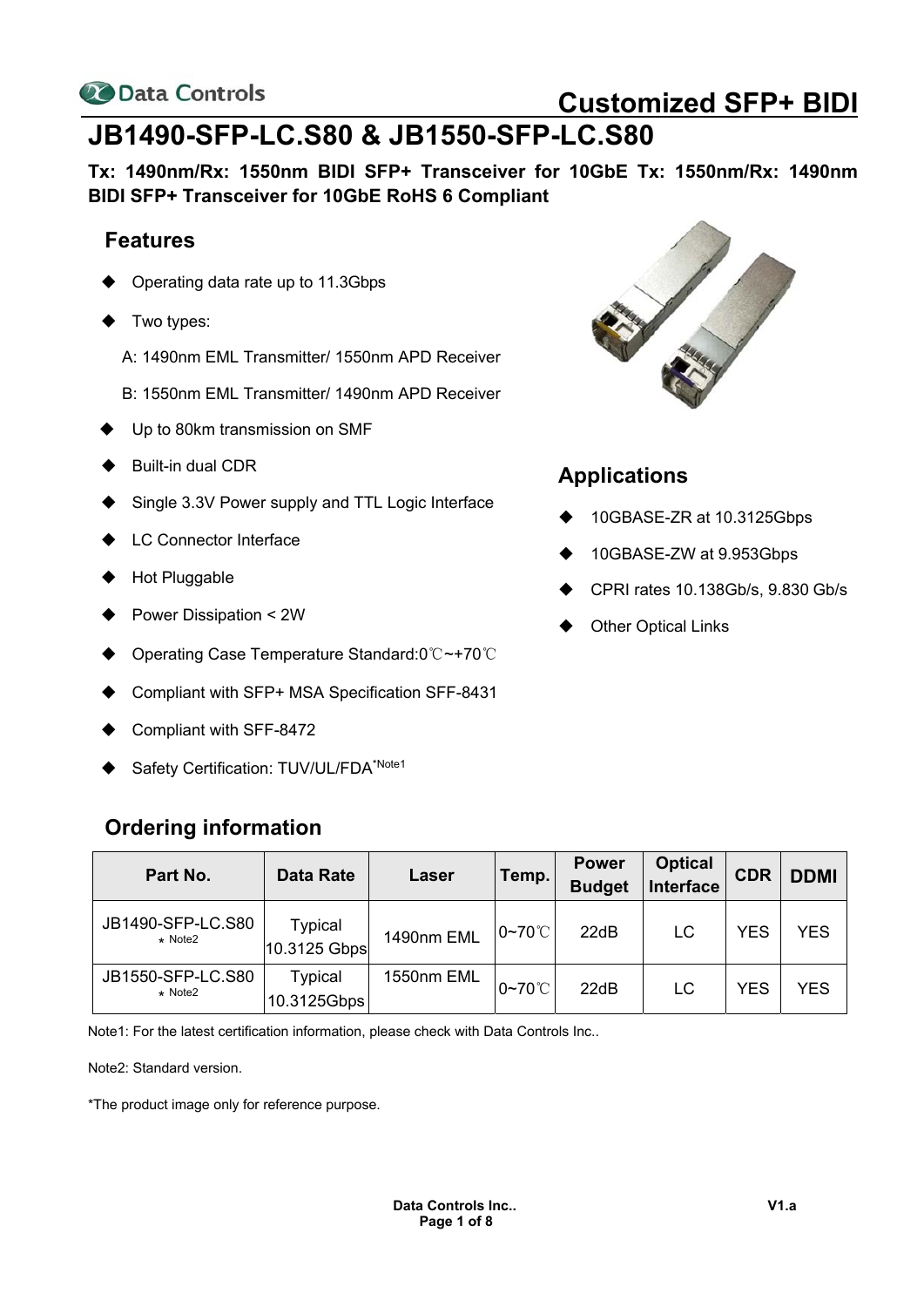#### **Product Description**

The JB1490/1550-SFPC.S80series single mode transceiver is small form factor pluggable module for duplex optical data communications such as 10GBASE-LR/LW defined by IEEE 802.3ae. It iQs with the SFP+ 20-pin connector to allow hot plug capability.

The JB1490/1550-SFPC.S80 module is designed for single mode fiber and operates at a nominal wavelength of 1490nm; JB1490/1550-SFPC.S80 module is designed for single mode fiber and operates at a nominal wavelength of 1550nm. The transmitter section uses a multiple quantum well DFB, which is class 1 laser compliant according to International Safety Standard IEC-60825.

The receiver section uses an integrated InGaAs detector preamplifier (IDP) mounted in an optical header and a limiting post-amplifier IC.

## **Absolute Maximum Ratings\* Note3**

| <b>Parameter</b>                   | <b>Symbol</b> | Min.   | Max.  | Unit   |
|------------------------------------|---------------|--------|-------|--------|
| Storage Temperature                |               | -40    | $+85$ | $\sim$ |
| Supply Voltage                     | Vcc           | $-0.5$ | 3.6   |        |
| <b>Operating Relative Humidity</b> | RH            |        | 95    | $\%$   |

\*Note3: Exceeding any one of these values may destroy the device permanently.

#### **Recommended Operating Conditions**

| <b>Parameter</b>                  | <b>Symbol</b>     | Min. | <b>Typical</b> | Max. | Unit   |
|-----------------------------------|-------------------|------|----------------|------|--------|
| <b>Power Supply Voltage</b>       | $\mathsf{V_{CC}}$ | 3.15 | 3.3            | 3.45 |        |
| <b>Power Supply Current</b>       | Icc               |      |                | 606  | mA     |
| <b>Operating Case Temperature</b> |                   | Ιc   |                | 70   | $\sim$ |

#### **Performance Specifications - Electrical**

| <b>Parameter</b>     | <b>Symbol</b> | Min.           | Typ.               | <b>Max</b> | <b>Unit</b> | <b>Notes</b>            |
|----------------------|---------------|----------------|--------------------|------------|-------------|-------------------------|
|                      |               |                | <b>Transmitter</b> |            |             |                         |
| <b>CML</b>           | Vin           | 150            |                    | 1200       | mVpp        | AC coupled              |
| Inputs(Differential) |               |                |                    |            |             | inputs                  |
| Input Impedance      | Zin           | 85             | 100                | 115        | ohms        | $Rin > 100$ kohms       |
| (Differential)       |               |                |                    |            |             | @DC                     |
| Tx DISABLE Input     |               | $\overline{2}$ |                    | $Vcc+0.3$  | V           |                         |
| Voltage - High       |               |                |                    |            |             |                         |
| Tx DISABLE Input     |               | 0              |                    | 0.8        | V           |                         |
| Voltage - Low        |               |                |                    |            |             |                         |
| Tx FAULT Output      |               | $\overline{2}$ |                    | $Vcc+0.3$  | V           | $Io = 400 \mu A$ ; Host |
| Voltage - High       |               |                |                    |            |             | <b>Vcc</b>              |
| Tx FAULT Output      |               |                |                    |            | V           |                         |
| Voltage - Low        |               | 0              |                    | 0.5        |             | $lo = -4.0mA$           |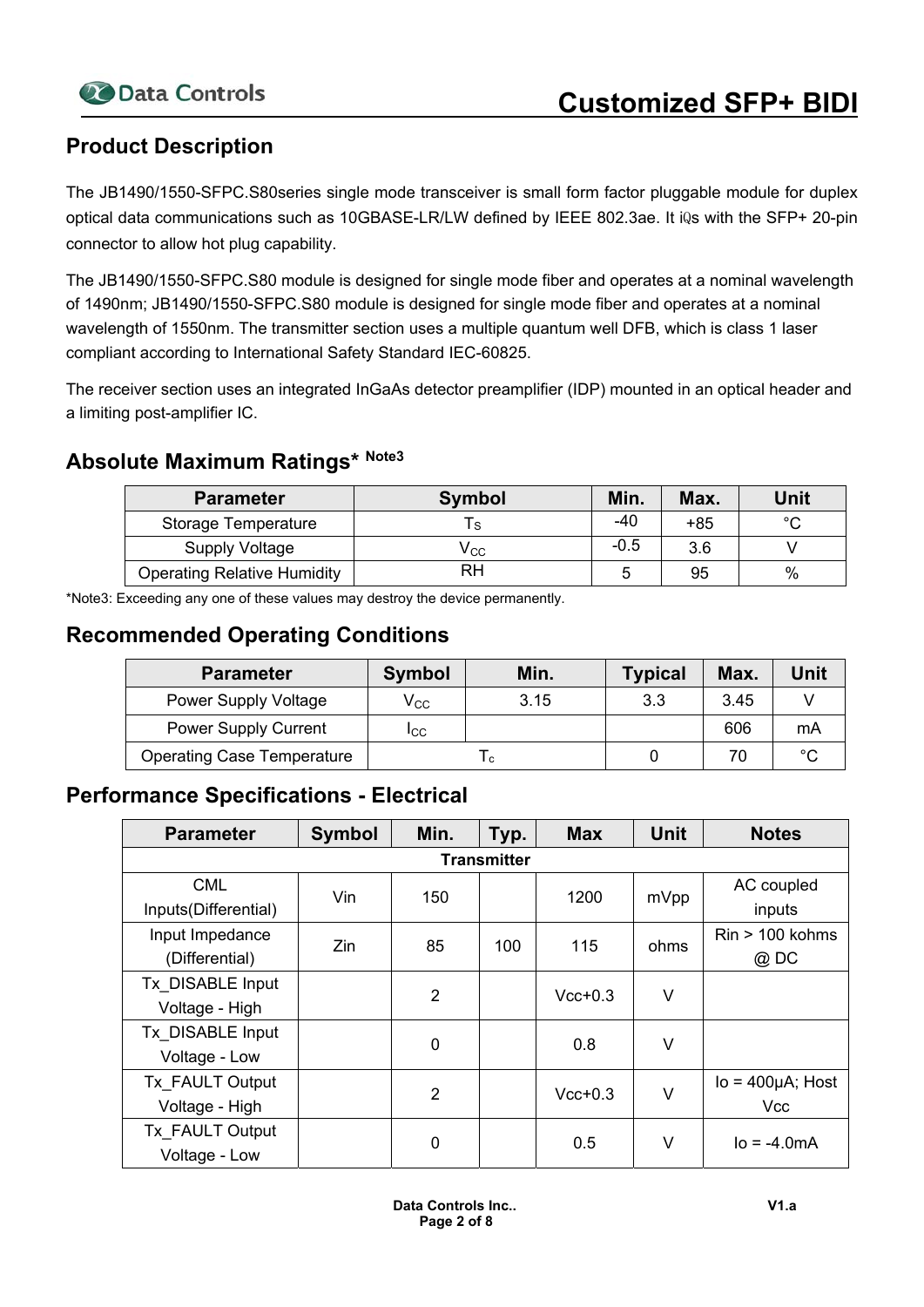

# **CO Data Controls** Customized SFP+ BIDI

| <b>Receiver</b>    |      |                |     |           |      |                         |  |  |  |  |  |  |  |  |  |  |            |
|--------------------|------|----------------|-----|-----------|------|-------------------------|--|--|--|--|--|--|--|--|--|--|------------|
| <b>CML Outputs</b> | Vout | 120            |     | 800       |      | AC coupled              |  |  |  |  |  |  |  |  |  |  |            |
| (Differential)     |      |                |     |           | mVpp | outputs                 |  |  |  |  |  |  |  |  |  |  |            |
| Output Impedance   | Zout |                | 100 | 115       | ohms |                         |  |  |  |  |  |  |  |  |  |  |            |
| (Differential)     |      | 85             |     |           |      |                         |  |  |  |  |  |  |  |  |  |  |            |
| Rx LOS Output      |      | $\overline{2}$ |     | $Vcc+0.3$ | V    | $Io = 400 \mu A$ ; Host |  |  |  |  |  |  |  |  |  |  |            |
| Voltage - High     |      |                |     |           |      |                         |  |  |  |  |  |  |  |  |  |  | <b>Vcc</b> |
| Rx LOS Output      |      | 0              |     | 0.8       | V    | $I_0 = -4.0mA$          |  |  |  |  |  |  |  |  |  |  |            |
| Voltage - Low      |      |                |     |           |      |                         |  |  |  |  |  |  |  |  |  |  |            |
| $MOD$ DEF $(2:0)$  | VoH  | 2.5            |     |           | V    | With Serial ID          |  |  |  |  |  |  |  |  |  |  |            |
|                    | VoL  | 0              |     | 0.5       | V    |                         |  |  |  |  |  |  |  |  |  |  |            |

#### **Optical and Electrical Characteristics**

#### **( JB1490-SFPC.S80, 1490nm EML & APD/TIA)**

| <b>Parameter</b>                       | <b>Symbol</b>                     | Min.  | <b>Typical</b> | Max.   | Unit  |
|----------------------------------------|-----------------------------------|-------|----------------|--------|-------|
| Data Rate                              |                                   |       | 10.3125        | 11.3   | Gbps  |
|                                        | <b>Transmitter</b>                |       |                |        |       |
| Center Wavelength                      | $\lambda c$                       | 1480  | 1490           | 1500   | nm    |
| Spectral Width (-20dB)                 | Δλ                                |       |                | 1      | nm    |
| Side Mode Suppression Ratio            | <b>SMSR</b>                       | 30    |                |        | dB    |
| Average Output Power@10.3125Gbps*note4 | $P_{\text{out, AVG}}$             | $-1$  |                | 4      | dBm   |
| Extinction Ratio@10.3125Gbps           | ER.                               | 7.5   |                |        | dB    |
| Average Power of OFF Transmitter       |                                   |       |                | $-30$  | dBm   |
| <b>Relative Intensity Noise</b>        | <b>RIN</b>                        |       |                | $-128$ | dB/Hz |
| Eye Mask                               | Compliant with IEEE 802.3ae*note5 |       |                |        |       |
|                                        | <b>Receiver</b>                   |       |                |        |       |
| Center Wavelength                      | λc                                | 1540  |                | 1560   | nm    |
| Sensitivity@10.3125Gbps *note6         | $P_{min}$                         |       |                | $-23$  | dBm   |
| Sensitivity(SM 80km)@10.3125Gbps*note6 | $P_{min}$                         |       |                | $-20$  | dBm   |
| Receiver Overload                      | $P_{MAX}$                         | $-6$  |                |        | dBm   |
| <b>LOS De-Assert</b>                   | <b>LOSD</b>                       |       |                | $-24$  | dBm   |
| <b>LOS Assert</b>                      | <b>LOSA</b>                       | $-38$ |                |        | dBm   |
| <b>LOS-Hysteresis</b>                  | PHys                              | 0.5   |                | 8      | dB    |

#### **(JB1550-SFPC.S80, 1550nm EML & APD/TIA)**

| <b>Parameter</b>                        | <b>Symbol</b>         | Min. | <b>Typical</b> | Max. | <b>Unit</b> |
|-----------------------------------------|-----------------------|------|----------------|------|-------------|
| Data Rate                               |                       |      | 10.3125        | 11.3 | Gbps        |
| <b>Transmitter</b>                      |                       |      |                |      |             |
| Centre Wavelength                       | λc                    | 1540 | 1550           | 1560 | nm          |
| Spectral Width (-20dB)                  | Δλ                    |      |                |      | nm          |
| Side Mode Suppression Ratio             | <b>SMSR</b>           | 30   |                |      | dB          |
| Average Output Power@10.3125Gbps *note4 | $P_{\text{out, AVG}}$ | - 1  |                | 4    | dBm         |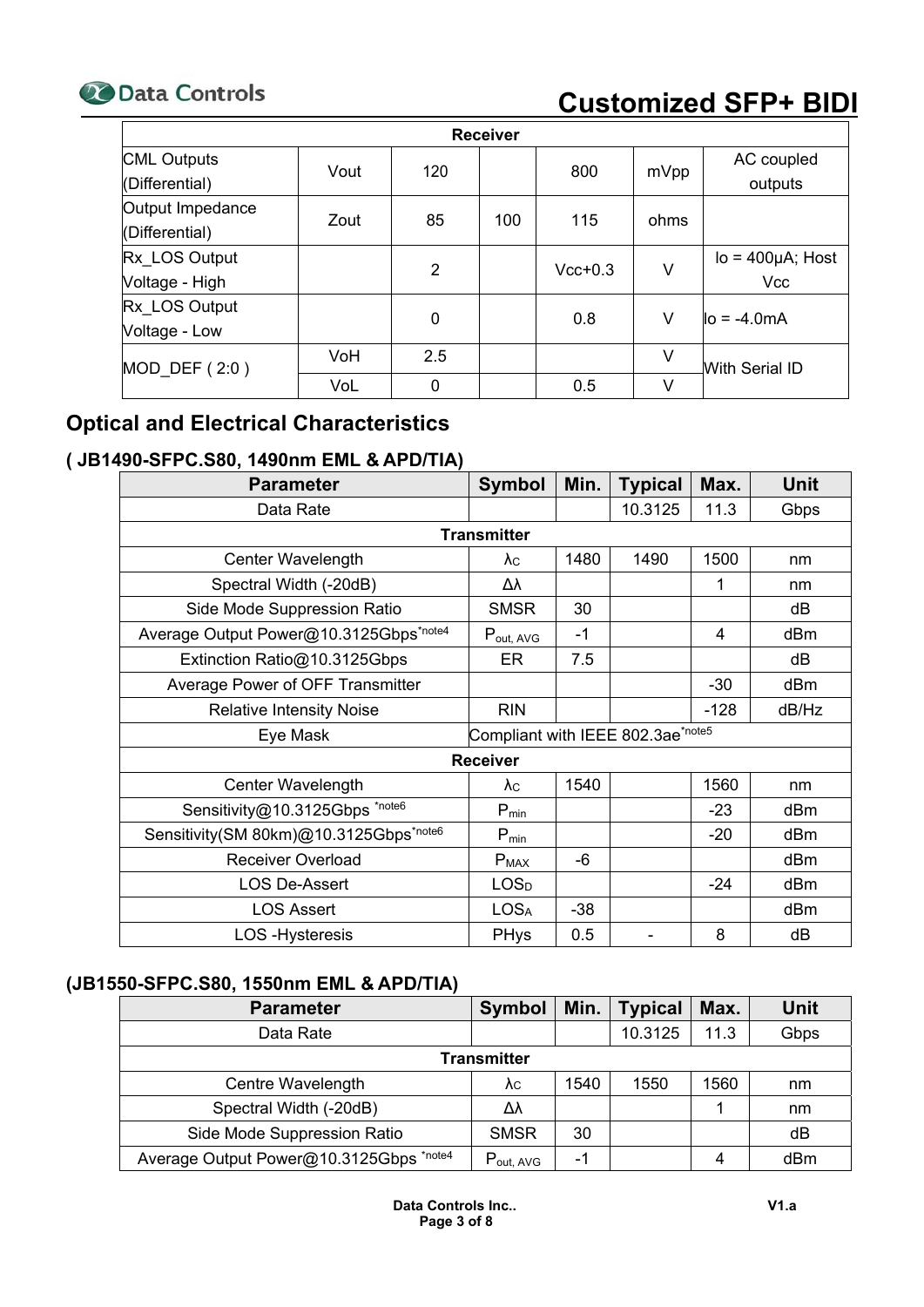

# **CO** Data Controls **Customized SFP+ BIDI**

| Extinction Ratio@10.3125Gbps           | ER                          | 7.5   |                                   |        | dB    |
|----------------------------------------|-----------------------------|-------|-----------------------------------|--------|-------|
| Average Power of OFF Transmitter       |                             |       |                                   | $-30$  | dBm   |
| <b>Relative Intensity Noise</b>        | <b>RIN</b>                  |       |                                   | $-128$ | dB/Hz |
| Eye Mask                               |                             |       | Compliant with IEEE 802.3ae*note5 |        |       |
|                                        | <b>Receiver</b>             |       |                                   |        |       |
| Centre Wavelength                      | $\lambda c$                 | 1480  |                                   | 1500   | nm    |
| Sensitivity@10.3125Gbps *note6         | Pmin                        |       |                                   | $-23$  | dBm   |
| Sensitivity(SM 80km)@10.3125Gbps*note6 | Pmin                        |       |                                   | $-20$  | dbm   |
| <b>Receiver Overload</b>               | $\mathsf{P}_{\mathsf{MAX}}$ | -6    |                                   |        | dBm   |
| LOS De-Assert                          | LOS <sub>D</sub>            |       |                                   | $-24$  | dBm   |
| <b>LOS Assert</b>                      | <b>LOSA</b>                 | $-38$ |                                   |        | dBm   |
| <b>LOS-Hysteresis</b>                  | <b>PHys</b>                 | 0.5   |                                   | 8      | dB    |

\*Note4: Output is coupled into a 9/125um SMF.

\*Note5: Measured with RPBS 2^31-1 test pattern @10.3125Gbs

\*Note6: Measured with BER less than 1E-12 and PRBS 231-1 at 10.3125Gbps.

#### **SFP+ Transceiver Electrical Pad Layout**



## **Pin Function Definitions**

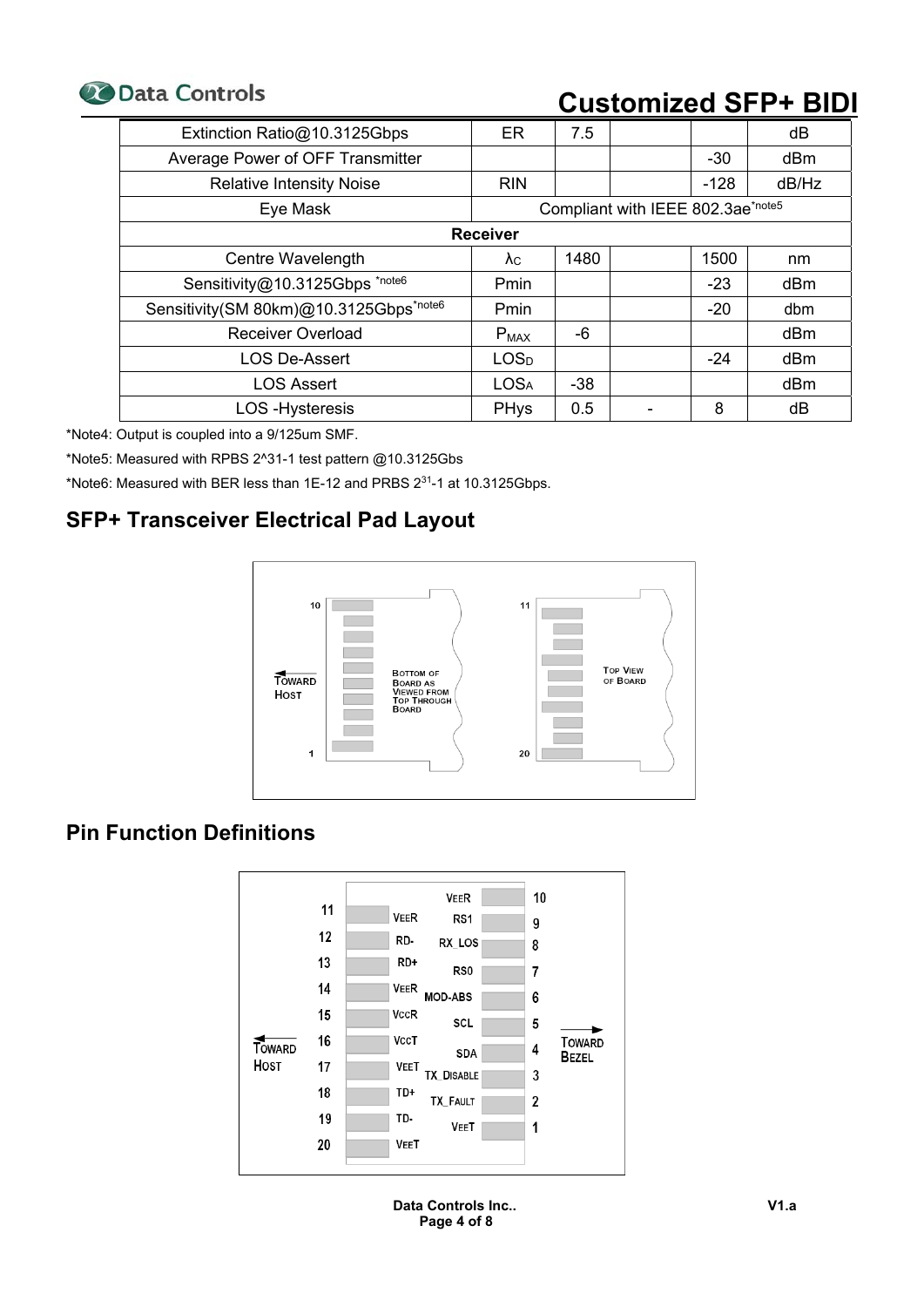

# **Customized SFP+ BIDI**

| Pin<br>Num.     | <b>Name</b>       | <b>FUNCTION</b>                   | Plug           | <b>Notes</b>                            |
|-----------------|-------------------|-----------------------------------|----------------|-----------------------------------------|
|                 | VeeT              | <b>Transmitter Ground</b>         | Seq.           | Note 5                                  |
| 1               |                   | <b>Transmitter Fault</b>          | 1              |                                         |
| $\overline{2}$  | <b>TX Fault</b>   | Indication                        | 3              | Note 1                                  |
| 3               | <b>TX Disable</b> | <b>Transmitter Disable</b>        | 3              | Note 2, Module disables on high or open |
| 4               | <b>SDA</b>        | <b>Module Definition 2</b>        | 3              | 2-wire Serial Interface Data Line.      |
| 5               | <b>SCL</b>        | <b>Module Definition 1</b>        | 3              | 2-wire Serial Interface Clock.          |
| $6\phantom{1}6$ | MOD ABS           | Module Definition 0               | 3              | Note 3                                  |
| $\overline{7}$  | RS <sub>0</sub>   | <b>RX Rate Select</b><br>(LVTTL). | 3              | No Function Implement.                  |
| 8               | <b>RXLOS</b>      | Loss of Signal                    | 3              | Note 4                                  |
| 9               | RS <sub>1</sub>   | <b>TX Rate Select</b><br>(LVTTL). | $\mathbf 1$    | No Function Implement.                  |
| 10              | VeeR              | <b>Receiver Ground</b>            | $\mathbf{1}$   | Note 5                                  |
| 11              | VeeR              | <b>Receiver Ground</b>            | $\mathbf{1}$   | Note 5                                  |
| 12              | RD-               | Inv. Received Data                | 3              | Note 6                                  |
|                 |                   | Out                               |                |                                         |
| 13              | $RD+$             | <b>Received Data Out</b>          | 3              | Note <sub>6</sub>                       |
| 14              | VeeR              | <b>Receiver Ground</b>            | $\mathbf{1}$   | Note 5                                  |
| 15              | <b>VccR</b>       | <b>Receiver Power</b>             | $\overline{2}$ | $3.3 \pm 5\%$ , Note 7                  |
| 16              | VccT              | <b>Transmitter Power</b>          | $\overline{2}$ | $3.3 \pm 5\%$ , Note 7                  |
| 17              | VeeT              | <b>Transmitter Ground</b>         | 1              | Note 5                                  |
| 18              | $TD+$             | <b>Transmit Data In</b>           | 3              | Note 8                                  |
| 19              | TD-               | Inv. Transmit Data In             | 3              | Note 8                                  |
| 20              | VeeT              | <b>Transmitter Ground</b>         | $\mathbf 1$    | Note 5                                  |

 **Notes:** 

- 1) TX Fault is an open collector/drain output, which should be pulled up with a 4.7K 10KΩ resistor on the host board. Pull up voltage between 2.0V and VccT/R+0.3V. When high, output indicates a laser fault of some kind. Low indicates normal operation. In the low state, the output will be pulled to < 0.8V.
	- 2) TX disable is an input that is used to shut down the transmitter optical output. It is pulled up within the module with a 4.7K – 10 KΩ resistor. Its states are:

Low (0 – 0.8V): Transmitter on (>0.8, < 2.0V): Undefined

High (2.0 – 3.465V): Transmitter Disabled Open: Transmitter Disabled

- 3) Module Absent, connected to VeeT or VeeR in the module.
- 4) RX LOS (Loss of Signal) is an open collector/drain output, which should be pulled up with a 4.7K
	- 10KΩ resistor. Pull up voltage between 2.0V and VccT/R+0.3V. When high, this output indicates the received optical power is below the worst-case receiver sensitivity (as defined by the standard in use). Low indicates normal operation. In the low state, the output will be pulled to < 0.8V.
- 5) The module signal ground contacts, VeeR and VeeT, should be isolated from the module case.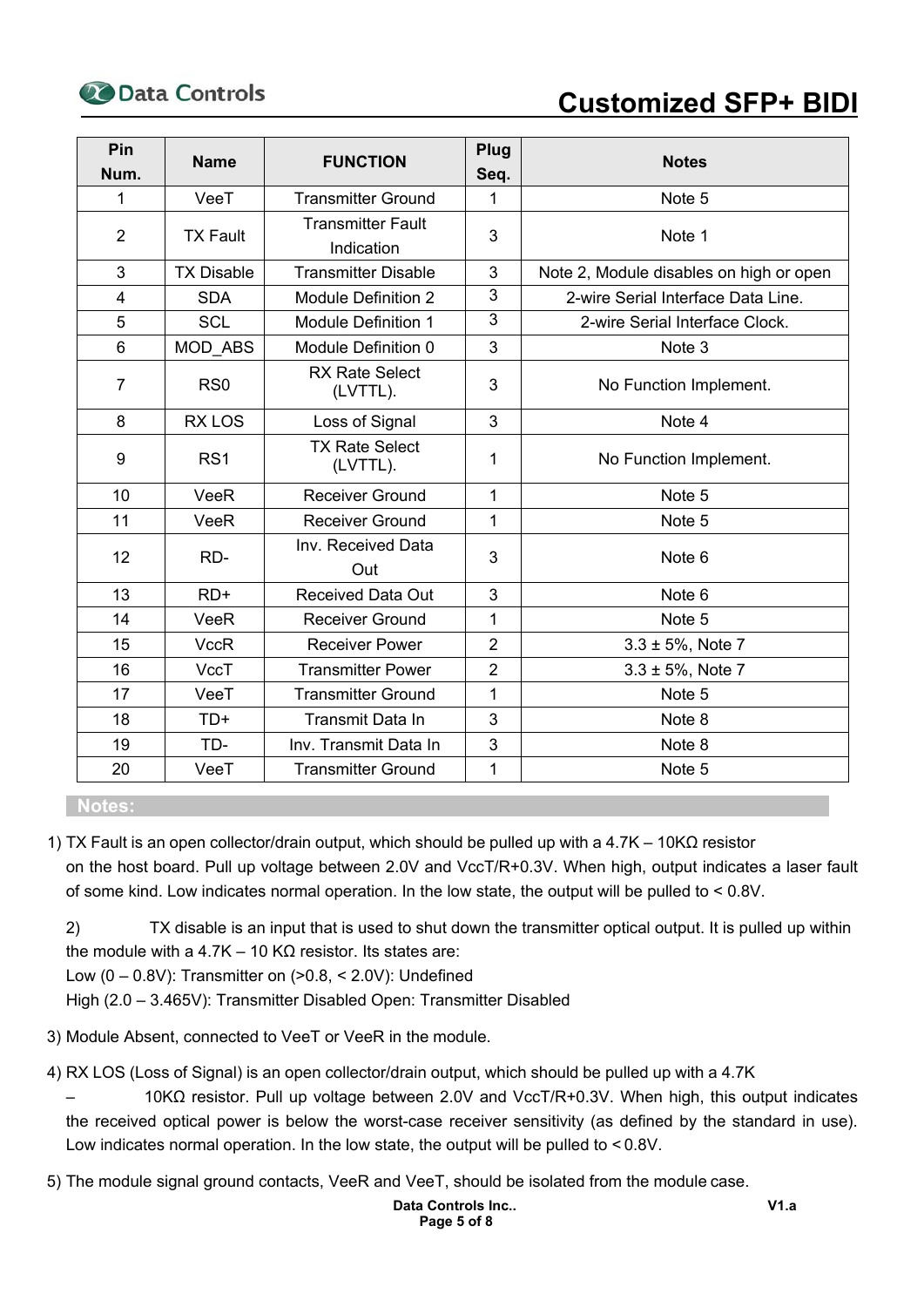6) RD-/+: These are the differential receiver outputs. They are AC coupled 100Ω differential lines which should be terminated with 100Ω (differential) at the user SERDES. The AC coupling is done inside the module and is thus not required on the host board. The voltage swing on these lines will be between 120 and 800 mV differential (60 –400 mV single ended) when properly terminated.

7) VccR and VccT are the receiver and transmitter power supplies. They are defined as 3.3V ±5% at the SFP+ connector pin. Maximum supply current is 606mA. Recommended host board power supply filtering is shown below. Inductors with DC resistance of less than 1 ohm should be used in order to maintain the required voltage at the SFP+ input pin with 3.3V supply voltage. When the recommended supply-filtering network is used, hot plugging of the SFP+ transceiver module will result in an inrush current of no more than 30mA greater than the steady state value. VccR and VccT may be internally connected within the SFP+ transceiver module.

8) TD-/+: These are the differential transmitter inputs. They are AC-coupled, differential lines with 100Ω differential termination inside the module. The AC coupling is done inside the module and is thus not required on the host board. The inputs will accept differential swings of 150 – 1200 mV (75 – 600mV single-ended).

#### **EEPROM**

The serial interface uses the 2-wire serial CMOS EEPROM protocol. When the serial protocol is activated, the host generates the serial clock signal (SCL). The positive edge clocks data into those segments of the EEPROM that are not writing protected within the SFP+ transceiver. The negative edge clocks data from the SFP+ transceiver. The serial data signal (SDA) is bi-directional for serial data transfer. The host uses SDA in conjunction with SCL to mark the start and end of serial protocol activation. The memories are organized as a series of 8-bit data words that can be addressed individually or sequentially.

The Module provides diagnostic information about the present operating conditions. The transceiver generates this diagnostic data by digitization of internal analog signals. Calibration and alarm/warning threshold data is written during device manufacture. Received power monitoring, transmitted power monitoring, bias current monitoring, supply voltage monitoring and temperature monitoring all are implemented. If the module is defined as external calibrated, the diagnostic data are raw A/D values and must be converted to real world units using calibration constants stored in EEPROM locations 56 – 95 at wire serial bus address A2h. The digital diagnostic memory map specific data field define as following .For detail EEPROM information, please refer to the related document of SFF 8472 Rev 12.2.

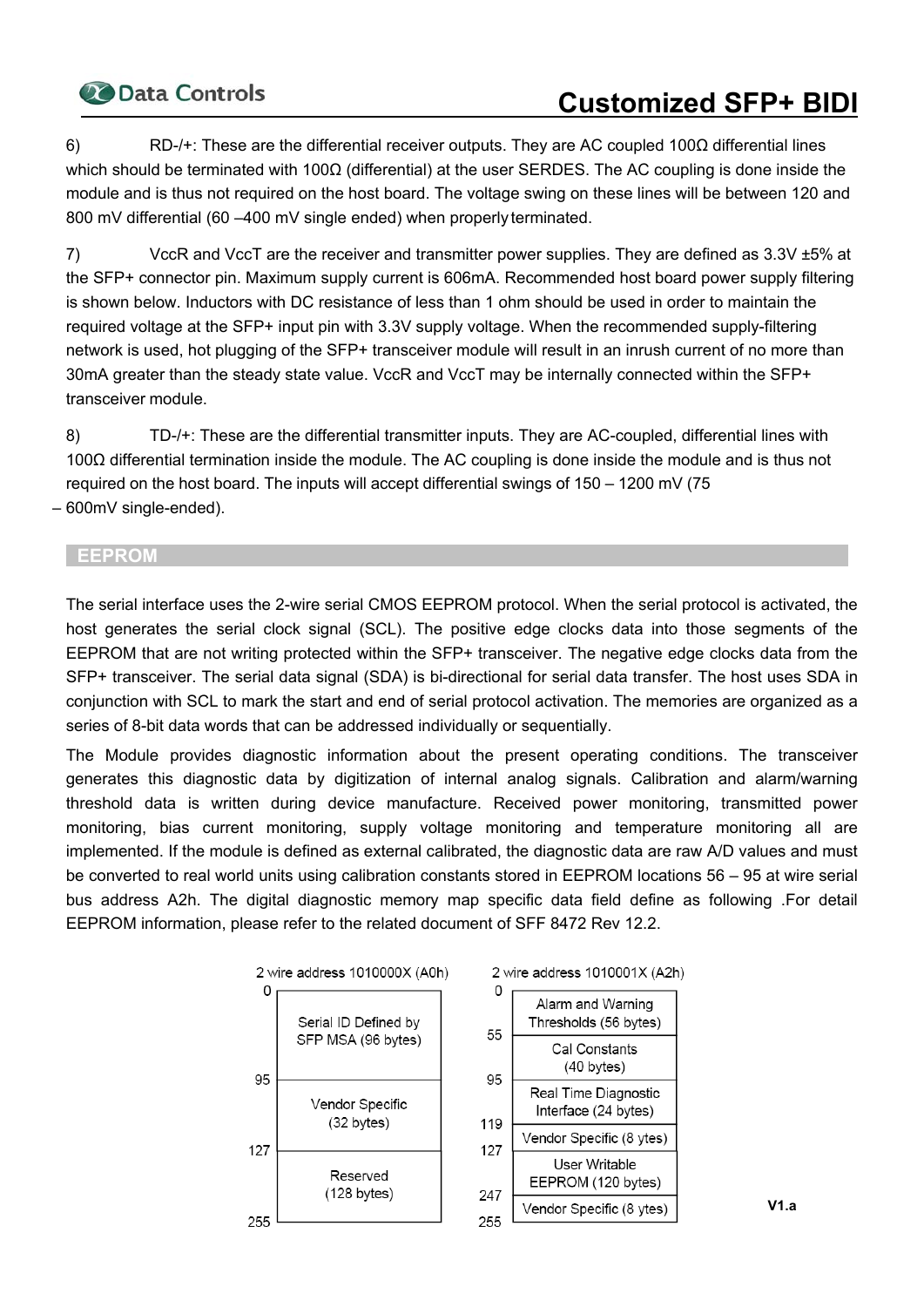#### **Recommend Circuit Schematic**



#### **Mechanical Specifications**



\*This 2D drawing only for reference, please check with Data Controls Inc. before ordering.

**Data Controls Inc.. Page 7 of 8**